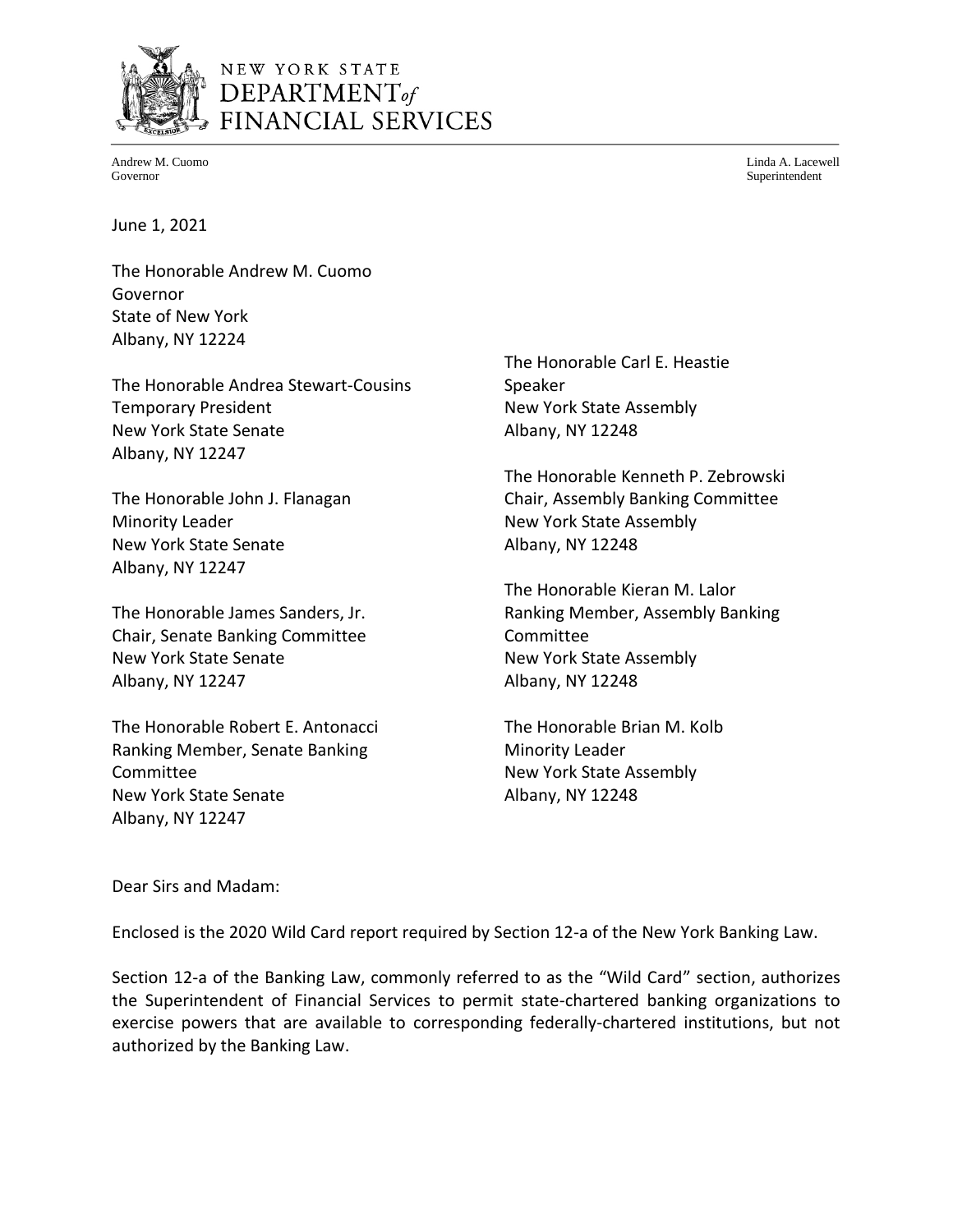The power to extend federal institution powers to state-chartered or licensed banking organizations through regulatory action facilitates New York's ability to respond to the expansion of the powers and privileges of federally chartered banks and thrifts. Indeed, the Wild Card powers authorized under the Banking Law are of great value to New York-chartered institutions and help maintain the attractiveness of the state charter compared to a federal charter.

State-chartered banking institutions are an important part of the New York State economy. At the end of 2020, state-chartered banks, credit unions and licensed foreign branches and agencies had a total of 90,839 full-time employees, a decrease of 609 from the 91,448 full-time employees at the end of 2019. Of even greater significance, deposits in New York State for state-chartered banks and credit unions grew to \$610.9 billion in 2020 from \$469.8 billion in 2019.

I hope you'll find the report informative and useful.

Sincerely,

Linda A. Lacewell Superintendent of Financial Services

cc: Melissa DeRosa, Secretary to the Governor Kumiki Gibson, Counsel to the Governor Assemblyman Gary D. Finch, Ranking Member, Assembly Banks Committee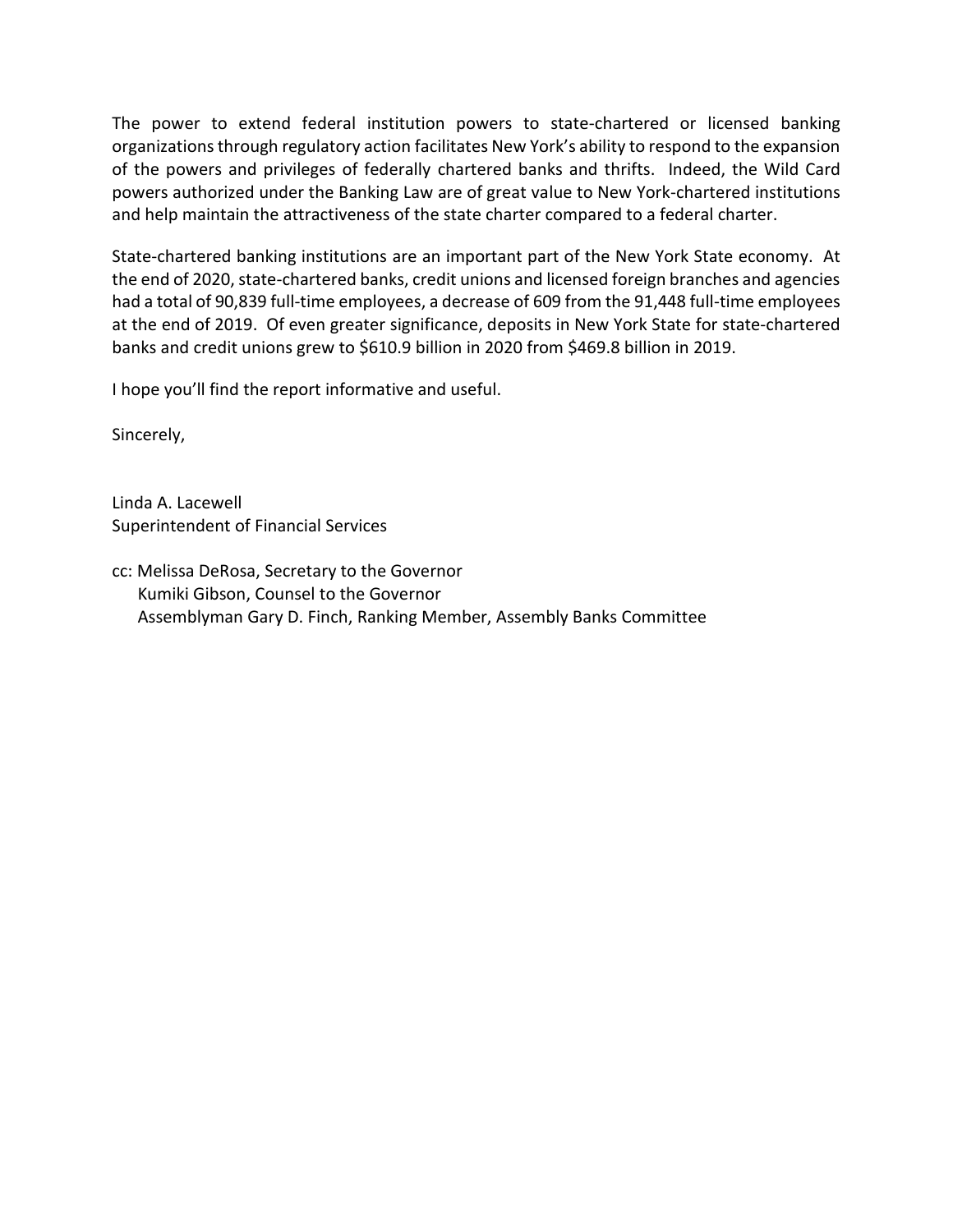

# **Department of<br>Financial Services**

# **2020 BANKING WILD CARD REPORT**

 Linda A. Lacewell, Acting Superintendent **June 1, 2021**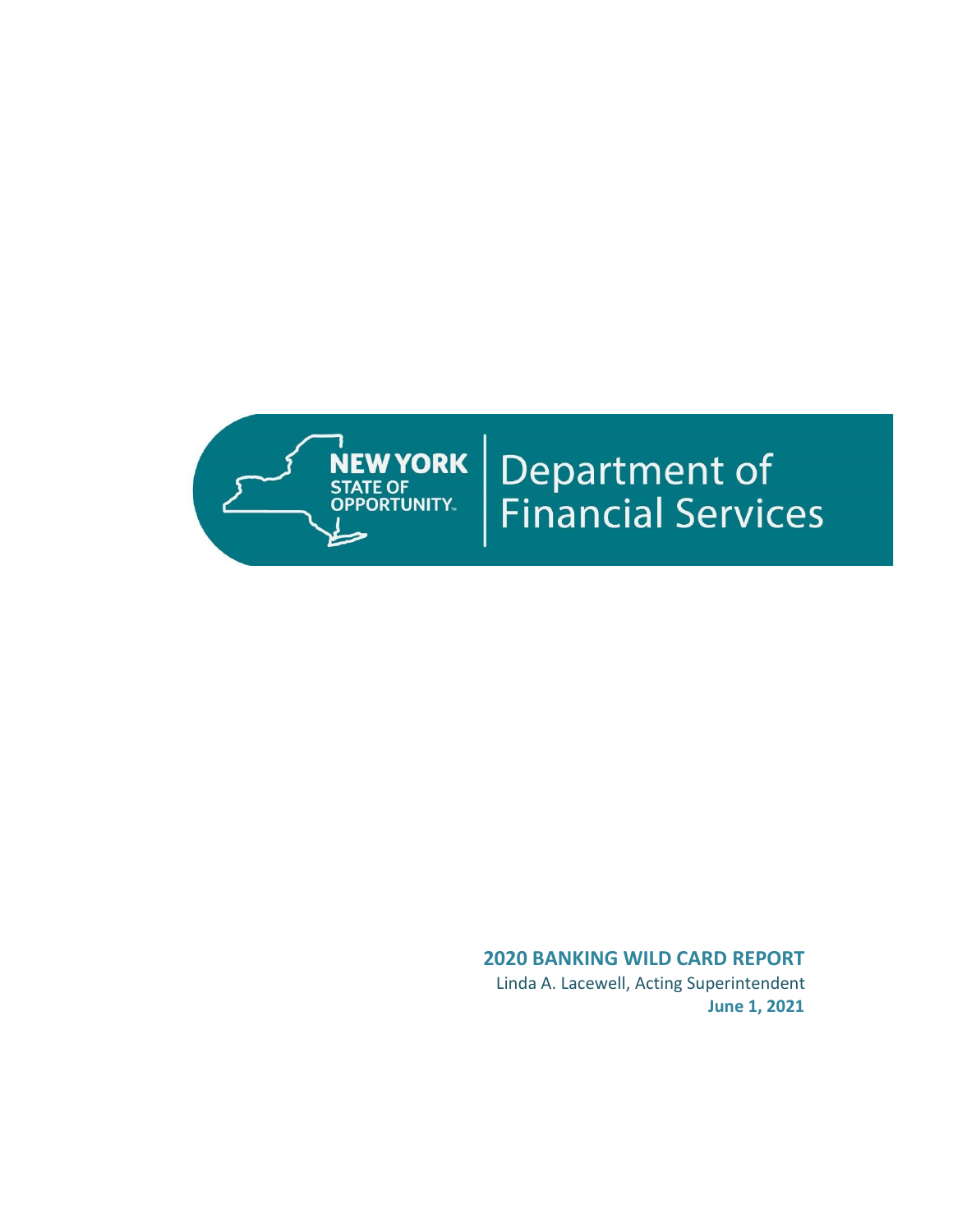| SECTION I: INSTITUTIONS RETAINED, ESTABLISHED, CONVERTED, ACQUIRED OR MERGED  5      |
|--------------------------------------------------------------------------------------|
|                                                                                      |
|                                                                                      |
|                                                                                      |
|                                                                                      |
|                                                                                      |
| SECTION III: TOTAL CHARTERED INSTITUTIONS AND DEPOSITS IN NEW YORK* 7                |
|                                                                                      |
|                                                                                      |
|                                                                                      |
|                                                                                      |
|                                                                                      |
| Insurance Income as a Percentage of Noninterest Income  Error! Bookmark not defined. |
| SECTION V: NEW YORK STATE-CHARTERED BANKING ORGANIZATIONS  12                        |
|                                                                                      |
|                                                                                      |
|                                                                                      |
|                                                                                      |
|                                                                                      |
|                                                                                      |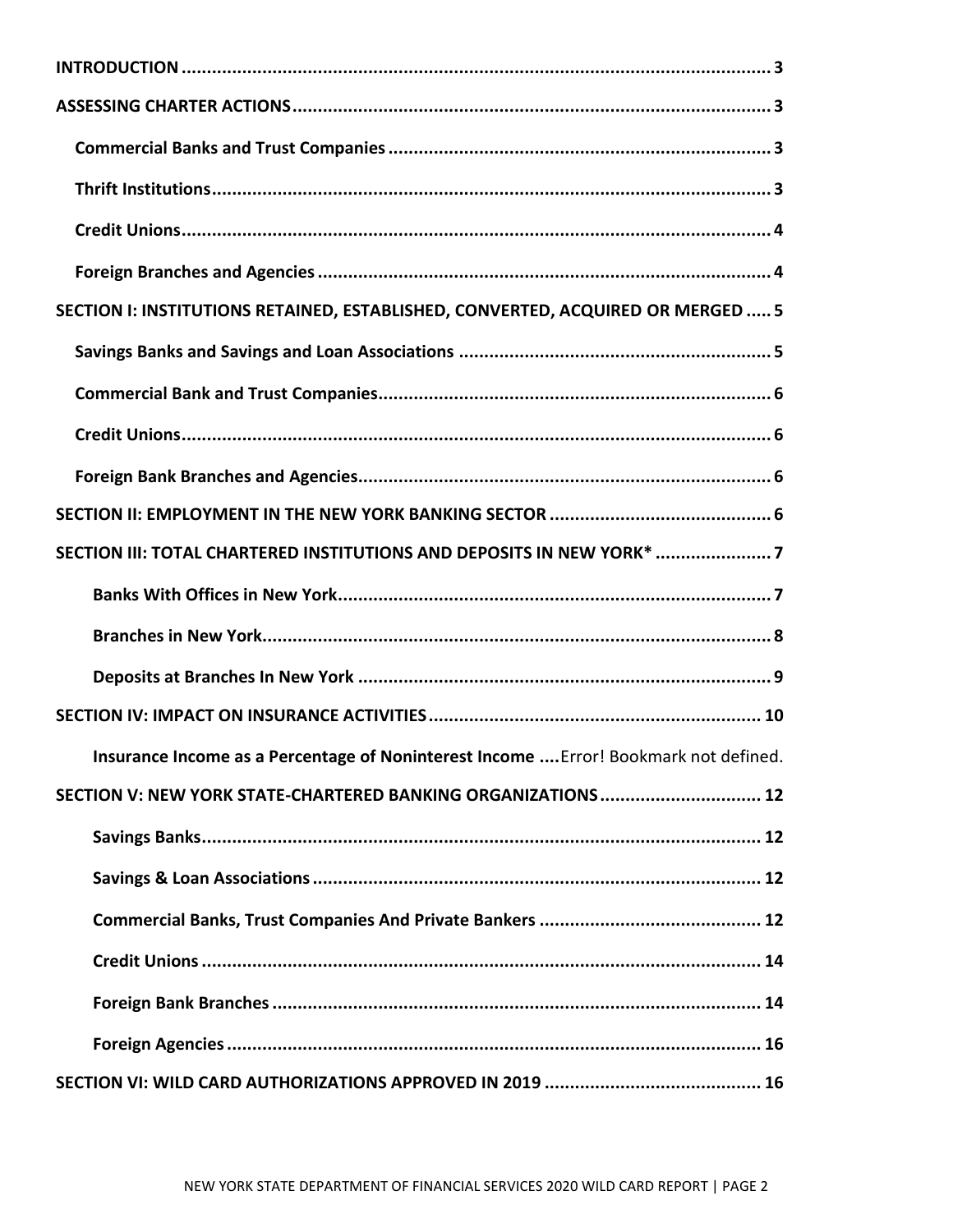# <span id="page-4-0"></span>**INTRODUCTION**

The banking system in the United States permits all banking institutions, including banks, trust companies, thrift institutions, credit unions and branches of non-U.S. banks, to choose to operate under either a federal or state charter or license.<sup>1</sup> The purpose of the Wild Card authority is to allow the Superintendent of Financial Services to react quickly to evolving federal banking regulations; when changes in federal statutes, regulations or interpretations grant powers to federally chartered institutions that state-chartered institutions do not enjoy, the Superintendent may authorize one or more state-chartered banking organizations of the same type to exercise the same powers.

In 2020, the Superintendent assisted the New York State-chartered banking system by among other things, adopting two Wild Card authorizations.

# <span id="page-4-1"></span>**ASSESSING CHARTER ACTIONS**

# <span id="page-4-2"></span>**Commercial Banks and Trust Companies**

The Superintendent's ability to grant Wild Card authorizations remains important because the Wild Card powers enable the state charter to provide the same banking powers as the federal charter. The Dodd-Frank Wall Street Reform and Consumer Protection Act (i) is intended to limit the ability of the Comptroller of the Currency to preempt state law, (ii) specifically precludes preemption for subsidiaries and affiliates of banks, and (iii) makes clear that State consumer protection laws may go beyond the rules established by the Consumer Financial Protection Bureau. The Dodd-Frank Act has lessened the attractiveness of federal banking charters as a lever to preempt state laws, and increased the importance of factors other than preemption.

At the beginning of 2011, there were 75 state chartered commercial banks and trust companies operating in 1,388 domestic offices, with \$458.6 billion in assets and 57,582 employees. In the last 10 years (2011 – 2020), the number of institutions has declined to 60, while offices increased to 1,399, assets to \$1.0 trillion and employees to 68,818. In that 10-year period, 19 institutions merged into other institutions, two voluntarily liquidated, five converted from federal to state and two new institutions were chartered. In addition, one savings bank converted to a commercial bank.

At December 31, 2020, there were 60 commercial banks and trust companies with total assets of \$1,030,117,961,000.

# <span id="page-4-3"></span>**Thrift Institutions**

The Home Owners Loan Act, which governs federal thrift banking activities, provided for broad preemption of state laws affecting banking activities. Thus, persons interested in forming a thrift institution, even if they had no intention ever to engage in interstate banking activities, may have had the view that the federal thrift charter provided greater flexibility in the conduct of banking activities even with the existence of a Wild Card law applicable to state thrift institutions. On the other hand, the provisions of the Dodd-Frank Act abolishing the Office of Thrift Supervision and transferring its functions relating to federal savings associations to the Office of the Comptroller of the Currency may have reduced the relative attractiveness of a federal thrift charter. At the beginning of 2011, there were 21 state-chartered thrift institutions doing business in 484 domestic offices, with \$68.6 billion in assets and 6,402 employees. In the 10 years since, seven thrift

NEW YORK STATE DEPARTMENT OF FINANCIAL SERVICES 2020 WILD CARD REPORT | PAGE 3  $<sup>1</sup>$  DFS also supervises non-depository institutions, which are not banks and therefore are not subject to the dual banking system.</sup>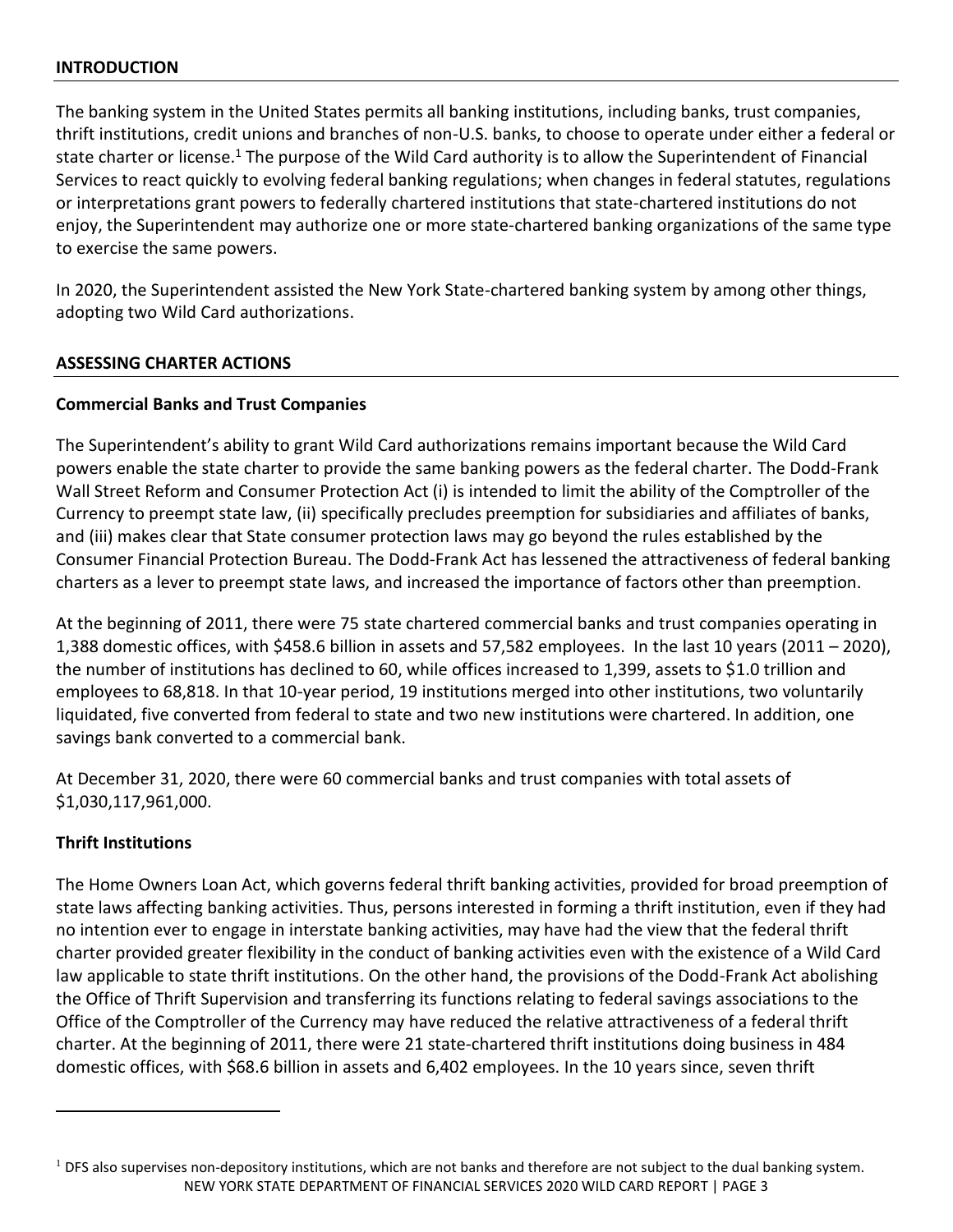institutions have converted from a federal charter to a state charter, seven have merged into other institutions and four have consolidated into a state-chartered thrift. Thus, the number of thrift institutions has declined to 17; operating in 481 offices with 6,548 employees and \$94.2 billion in assets.

There were 17 state-chartered thrifts at the end of 2020 with total assets of \$94,163,141,000.

# <span id="page-5-0"></span>**Credit Unions**

At year-end 2020, there were 17 state-chartered credit unions with \$15,646,008,000 of assets and 299 federally chartered credit unions with \$87,170,918,000 of assets, compared with 17 state-chartered credit unions with \$13,175,179,000 in assets and 311 federally chartered credit unions with \$76,327,491,000 of assets at the end of 2019.

At the beginning of 2011 there were 20 state-chartered credit unions operating in 85 offices, with 1,124 employees and \$5.6 billion in assets. There were also 420 federally chartered credit unions operating from 1,409 offices with 9,422 employees and \$48.1 billion in assets. Since then, there has been a steady decline in the number of credit unions due to mergers, closures and conversions. At the end of 2020 the number of state-chartered credit unions had fallen to 17, operating from 122 offices with 2,321 employees and \$15.6 billion in assets. At the same time, the number of federally chartered credit unions had fallen to 299 operating from 1,032 offices, with 11,701 employees and \$87.2 billion in assets.

The Department has seen some interest during the past five years by federally chartered credit unions in converting to a state charter. Three federally chartered credit unions converted to a New York State charter in 2019, and in 2020, two merged into a state-chartered credit union.

In appreciation of the significant role that New York State-chartered credit unions play in providing financial services to their members and communities, Governor Andrew M. Cuomo signed legislation in 2015 that allows credit unions to expand their field of membership by combining employer, trade association, and community groups into a single field of membership. The law, which amended Section 451-a of the New York Banking Law (the "Banking Law"), provides New York credit unions with the opportunity to significantly expand their membership and serve the broader public.

New York law also provides that, in considering applications, the Superintendent of DFS shall consider a credit union's record and history of serving underserved areas, as well as low and moderate-income individuals within the communities it currently serves, and its commitment to serving those communities in the future.

DFS encourages all credit unions to take advantage of New York law to provide financial services to all New Yorkers and will conduct timely reviews of all applications by new or existing credit unions seeking to be chartered by New York State.

# <span id="page-5-1"></span>**Foreign Branches and Agencies**

New York has the largest number of branches and agencies of foreign banks. At the beginning of 2011, there were 98 such state-licensed branches and agencies in New York with total assets of \$1.5 trillion and 14,760 employees. At that same time, there were 31 federally licensed branches and agencies, with assets oof \$149.9 billion and 2,161 employees. As of year-end 2020, there were 84 such state-licensed bank branches and agencies in New York with total assets of \$1.7 trillion and 13,152 employees. For the federally licensed branches and agencies there were 30 with \$491.6 billion in assets and 6,201 employees.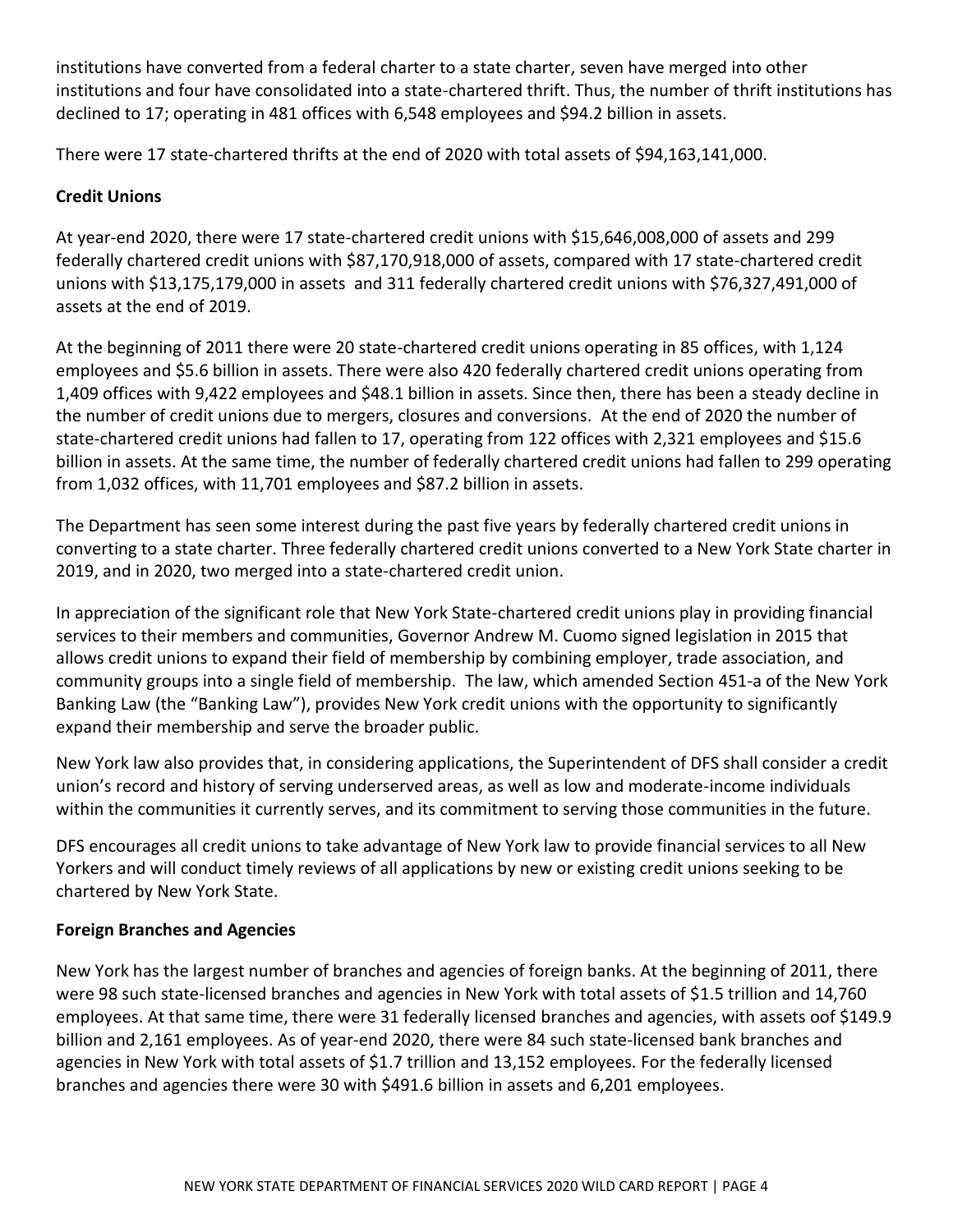# **Branch Openings**

In 2020, there were 36 branch openings of New York State-chartered banking institutions, compared with 16 in 2019. Combined with branch closings, this brought the total number of New York State-chartered banking institutions branches to 2,014 in 2020, down from 2,149 in 2019. DFS continues to highlight the expansion of New York State-chartered banks and credit unions, which is in contrast to trends in other states.

<span id="page-6-0"></span>



# **SECTION I: INSTITUTIONS RETAINED, ESTABLISHED, CONVERTED, ACQUIRED OR MERGED**

#### <span id="page-6-1"></span>**Savings Banks and Savings and Loan Associations**

• Fairport Savings Bank merged without Assistance into Evans Bank, National Association May 1, 2020.

Thus, the number of state-chartered savings institutions was 17 at December 31, 2020.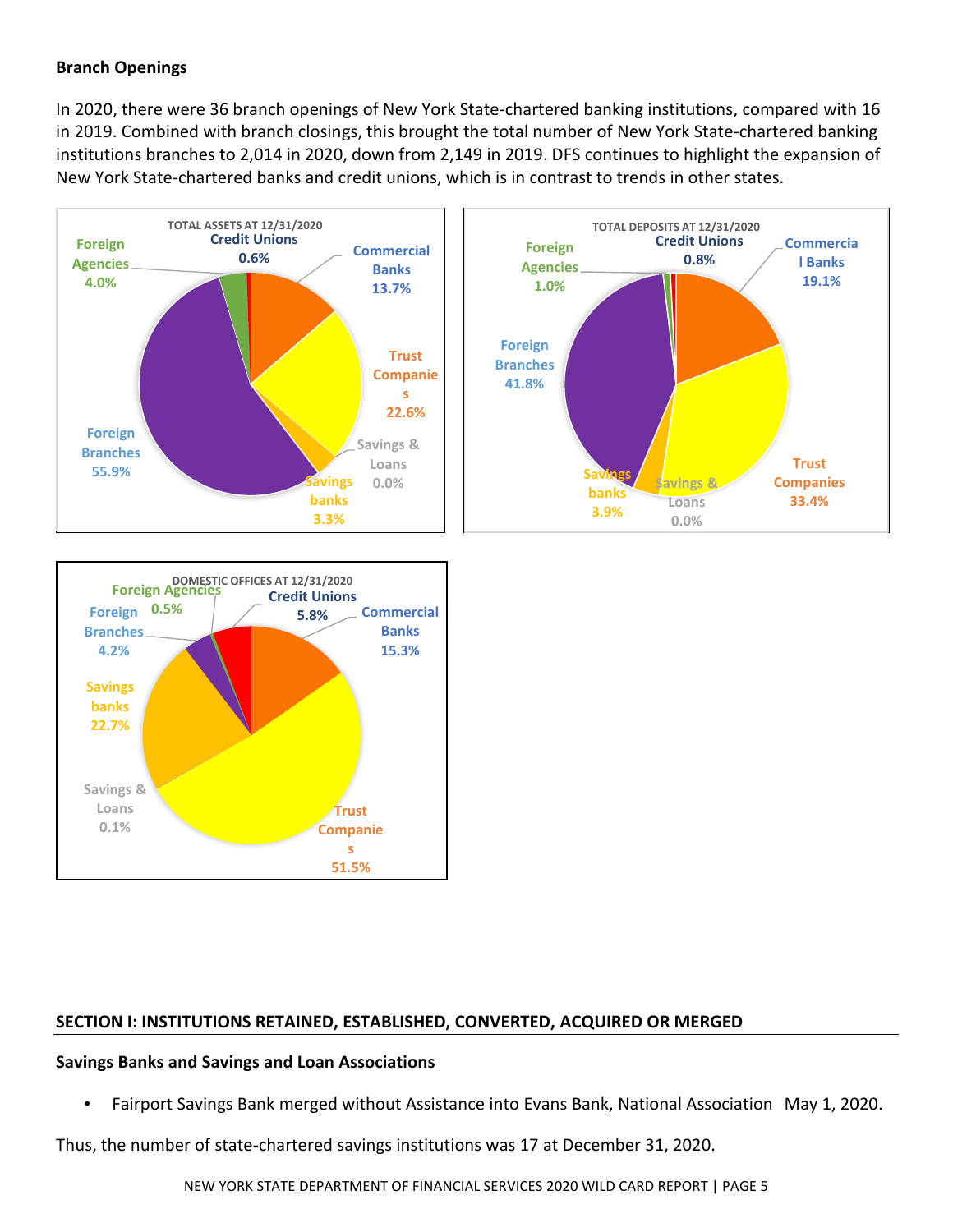# <span id="page-7-0"></span>**Commercial Bank and Trust Companies**

- Bank of Akron merged into and subsequently operated as part of CNB Bank, July 17, 2020.
- Country Bank merged into and subsequently operated as part of OceanFirst Bank, National Association, as of January 2, 2020.
- Gold Coast Bank merged into and subsequently operated as part of Investors Bank, April 2, 2020.
- USNY Bank merged into and subsequently operated as part of Wayne Bank, July 7, 2020.
- Victory State Bank merged into and subsequently operated as part of Northfield Bank, July 1, 2020.
- Steuben Trust Company merged into and subsequently operated as part of Community Bank, National Association, June 12, 2020.
- Empire National Bank merged into and subsequently operated as part of state-chartered Flushing Bank, October 30, 2020.

There were 60 state-chartered commercial banks and trust companies at December 31, 2020.

# <span id="page-7-1"></span>**Credit Unions**

- Columbia Greene Federal Credit Union merged into and subsequently operated as part of state chartered Sunmark Credit Union as of December 31, 2020.
- Hudson River Financial Federal Credit Union merged into and subsequently operated as part of state chartered Sunmark Credit Union as of December 31, 2020

The number of state-chartered credit unions was 17 at December 31, 2020.

# <span id="page-7-2"></span>**Foreign Bank Branches and Agencies**

- Habib Bank's New York branch surrendered its license as of March 4, 2020.
- Itau Unibanco SA New York branch surrendered its license as of February 6, 2020.

There were 84 state-licensed foreign branches and agencies at December 31, 2020.

# <span id="page-7-3"></span>**SECTION II: EMPLOYMENT IN THE NEW YORK BANKING SECTOR**

There is no definitive way to measure the total number of jobs created in New York State as a result of the establishment of state-chartered banks and trust companies. Where charter action occurs as a result of a merger, job reductions often take place, as the merged entity typically eliminates overlaps in its business and management structure. This is particularly true for personnel associated with the management and "backoffice" processing operations of the combined institution. This is less likely to be the case in regard to mergers between in-state and out-of-state institutions not conducting overlapping interstate banking operations.

At the beginning of 2011 there were 214 state-chartered banks, credit unions and licensed foreign branches and agencies with total assets of \$2,023,160,264,000 and employing 79,868 persons.

At the end of 2020, there were 178 state-chartered banks, credit unions and licensed foreign branches and agencies with total assets of \$2,838,667,674,000 and 90,839 full-time employees, an increase of \$815,507,410,000 in assets and 10,971 in employees.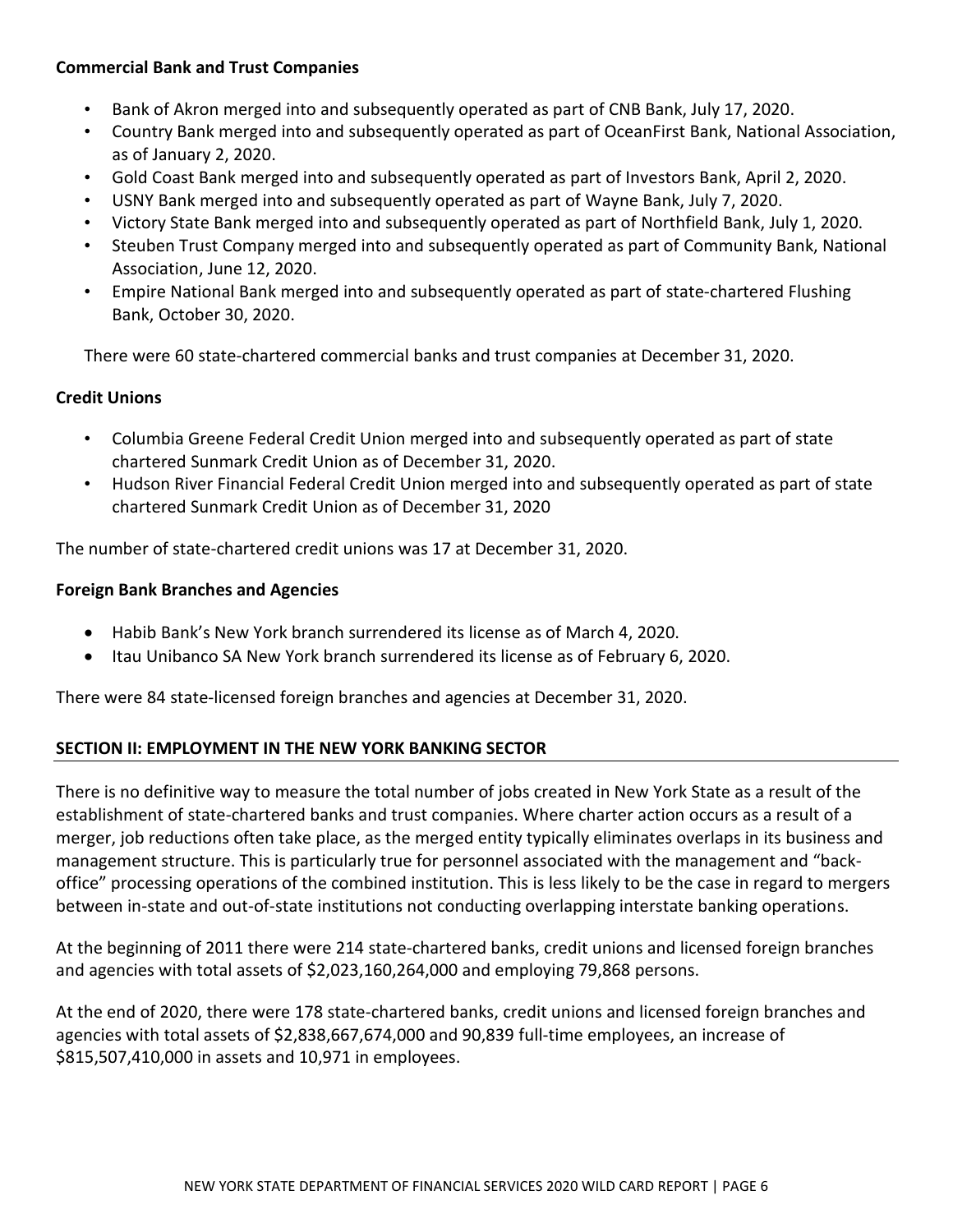#### <span id="page-8-0"></span>**SECTION III: TOTAL CHARTERED INSTITUTIONS AND DEPOSITS IN NEW YORK\***

<span id="page-8-1"></span>\*All data reported in this section was tabulated as of June 30, 2020 to be consistent with the deposit data from the FDIC. **DOMESTIC BANKS WITH OFFICES IN NEW YORK**

| <b>State of</b><br><b>Headquarters</b> | <b>Federally-Chartered</b><br><b>Commercial Banks</b><br>and Trusts | Federally-<br><b>Chartered</b><br><b>Thrifts</b> | <b>Non-NY</b><br>State-<br><b>Chartered</b> | <b>NY State-</b><br><b>Chartered</b> | <b>Total</b>     |
|----------------------------------------|---------------------------------------------------------------------|--------------------------------------------------|---------------------------------------------|--------------------------------------|------------------|
| ${\sf AR}$                             | $\pmb{0}$                                                           | $\pmb{0}$                                        | $\overline{2}$                              | $\pmb{0}$                            | $\overline{2}$   |
| ${\sf CA}$                             | $\overline{2}$                                                      | $\pmb{0}$                                        | 10                                          | $\pmb{0}$                            | 12               |
| CT                                     | 3                                                                   | $\pmb{0}$                                        | 3                                           | $\mathbf 0$                          | $\boldsymbol{6}$ |
| DC                                     | $\pmb{0}$                                                           | $\pmb{0}$                                        | $\mathbf{1}$                                | $\pmb{0}$                            | $\mathbf 1$      |
| DE                                     | $\overline{\mathbf{4}}$                                             | $\pmb{0}$                                        | $\pmb{0}$                                   | $\pmb{0}$                            | $\pmb{4}$        |
| $\mathsf{FL}$                          | $\mathbf 1$                                                         | $\mathbf 0$                                      | $\mathbf{1}$                                | $\pmb{0}$                            | $\overline{2}$   |
| GA                                     | $\mathbf{1}$                                                        | $\pmb{0}$                                        | $\overline{2}$                              | $\pmb{0}$                            | 3                |
| IL                                     | $\pmb{0}$                                                           | $\pmb{0}$                                        | $\overline{2}$                              | $\pmb{0}$                            | $\overline{2}$   |
| KS                                     | $\mathbf 1$                                                         | $\mathbf 0$                                      | $\pmb{0}$                                   | $\mathbf 0$                          | $\mathbf 1$      |
| LA                                     | $\pmb{0}$                                                           | $\mathbf 0$                                      | $\mathbf{1}$                                | $\pmb{0}$                            | $\mathbf 1$      |
| MA                                     | $\pmb{0}$                                                           | $\pmb{0}$                                        | $\mathbf 1$                                 | $\pmb{0}$                            | $\mathbf 1$      |
| $\mathsf{M}\mathsf{I}$                 | $\pmb{0}$                                                           | $\mathbf 1$                                      | $\pmb{0}$                                   | $\pmb{0}$                            | $\mathbf 1$      |
| $NC$                                   | $\mathbf{1}$                                                        | $\pmb{0}$                                        | $\pmb{0}$                                   | $\pmb{0}$                            | $\mathbf 1$      |
| $\mathsf{NJ}$                          | 3                                                                   | $\pmb{0}$                                        | $\overline{7}$                              | $\pmb{0}$                            | $10\,$           |
| <b>NV</b>                              | $\pmb{0}$                                                           | $\pmb{0}$                                        | $\mathbf 1$                                 | $\pmb{0}$                            | $\mathbf 1$      |
| <b>NY</b>                              | 33                                                                  | 21                                               | $\pmb{0}$                                   | 80                                   | 134              |
| OH                                     | $\overline{2}$                                                      | $\pmb{0}$                                        | $\pmb{0}$                                   | $\pmb{0}$                            | $\overline{2}$   |
| PA                                     | $\mathbf{1}$                                                        | $\pmb{0}$                                        | 10                                          | $\pmb{0}$                            | 11               |
| RI                                     | $\mathbf 1$                                                         | $\pmb{0}$                                        | $\pmb{0}$                                   | $\pmb{0}$                            | $\mathbf 1$      |
| SD                                     | $\overline{2}$                                                      | $\pmb{0}$                                        | $\pmb{0}$                                   | $\mathsf 0$                          | $\overline{2}$   |
| TX                                     | $\mathbf 1$                                                         | $\pmb{0}$                                        | $\mathbf 1$                                 | $\pmb{0}$                            | $\overline{2}$   |
| VA                                     | $\overline{2}$                                                      | $\pmb{0}$                                        | $\pmb{0}$                                   | $\mathbf 0$                          | $\mathbf 2$      |
| <b>Total</b>                           | 58                                                                  | 22                                               | 42                                          | 80                                   | 202              |

At June 30, 2020, there was one less institution and 152 fewer offices than at June 30, 2019; however, deposits grew by \$435.7 billion.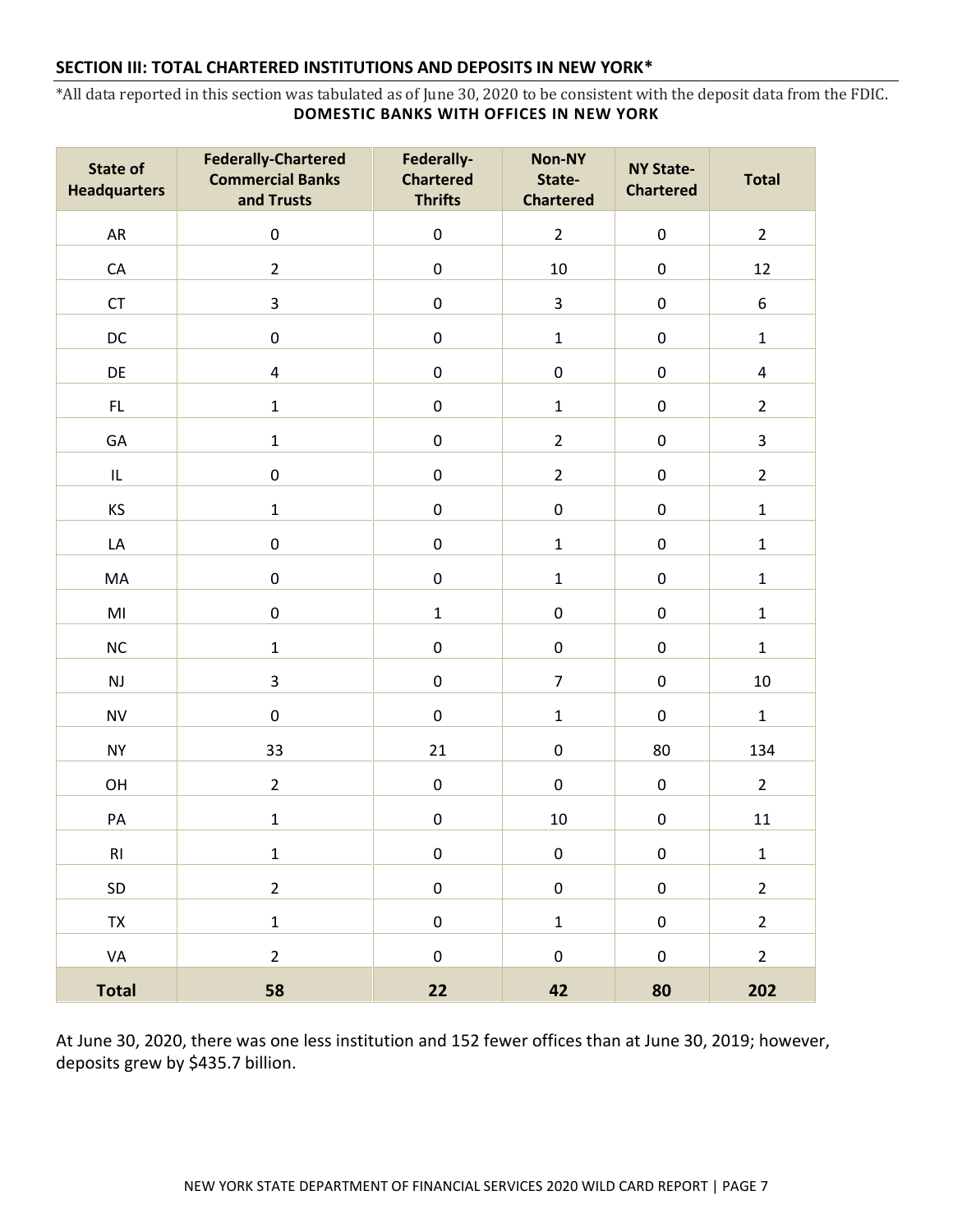#### **BRANCHES IN NEW YORK**

<span id="page-9-0"></span>

| <b>State of</b><br><b>Headquarters</b> | <b>Federally Chartered</b><br><b>Commercial Banks</b><br>and Trusts | <b>Federally</b><br><b>Chartered</b><br><b>Thrifts</b> | <b>Non-NY State-</b><br><b>Chartered</b> | <b>NY State-</b><br><b>Chartered</b> | <b>Total</b>            |
|----------------------------------------|---------------------------------------------------------------------|--------------------------------------------------------|------------------------------------------|--------------------------------------|-------------------------|
| AR                                     | $\mathsf 0$                                                         | $\mathsf 0$                                            | $\overline{2}$                           | $\pmb{0}$                            | $\overline{2}$          |
| ${\sf CA}$                             | 5                                                                   | $\pmb{0}$                                              | 48                                       | $\pmb{0}$                            | 53                      |
| ${\sf CT}$                             | 110                                                                 | $\pmb{0}$                                              | 9                                        | $\pmb{0}$                            | 119                     |
| DC                                     | $\mathsf 0$                                                         | $\mathsf 0$                                            | $\mathbf 1$                              | $\pmb{0}$                            | $\mathbf 1$             |
| DE                                     | 345                                                                 | $\mathsf 0$                                            | $\pmb{0}$                                | $\mathsf 0$                          | 345                     |
| FL.                                    | 5                                                                   | $\pmb{0}$                                              | $\mathbf 1$                              | $\pmb{0}$                            | $\boldsymbol{6}$        |
| GA                                     | $\mathbf 1$                                                         | $\pmb{0}$                                              | $\overline{3}$                           | $\pmb{0}$                            | $\overline{\mathbf{4}}$ |
| IL                                     | $\pmb{0}$                                                           | $\pmb{0}$                                              | $\overline{2}$                           | $\pmb{0}$                            | $\overline{2}$          |
| KS                                     | $\mathbf 1$                                                         | $\pmb{0}$                                              | $\pmb{0}$                                | $\pmb{0}$                            | $\mathbf 1$             |
| LA                                     | $\pmb{0}$                                                           | $\mathsf{O}\xspace$                                    | $\mathbf 1$                              | $\mathsf 0$                          | $\mathbf 1$             |
| MA                                     | $\pmb{0}$                                                           | $\mathsf 0$                                            | 36                                       | $\pmb{0}$                            | 36                      |
| $\mathsf{M}\mathsf{I}$                 | $\mathsf 0$                                                         | $\overline{2}$                                         | $\pmb{0}$                                | $\pmb{0}$                            | $\overline{2}$          |
| NC                                     | 279                                                                 | $\pmb{0}$                                              | $\pmb{0}$                                | $\pmb{0}$                            | 279                     |
| $\mathsf{NJ}$                          | 46                                                                  | $\mathsf 0$                                            | 67                                       | $\pmb{0}$                            | 113                     |
| <b>NV</b>                              | $\pmb{0}$                                                           | $\pmb{0}$                                              | $\mathbf 1$                              | $\pmb{0}$                            | $\mathbf 1$             |
| <b>NY</b>                              | 611                                                                 | 215                                                    | $\pmb{0}$                                | 1,170                                | 1,996                   |
| OH                                     | 936                                                                 | $\pmb{0}$                                              | $\pmb{0}$                                | $\pmb{0}$                            | 936                     |
| PA                                     | $\overline{3}$                                                      | $\pmb{0}$                                              | 64                                       | $\mathbf 0$                          | 67                      |
| RI                                     | 114                                                                 | $\mathsf{O}\xspace$                                    | $\pmb{0}$                                | $\pmb{0}$                            | 114                     |
| SD                                     | 317                                                                 | $\mathsf{O}\xspace$                                    | $\pmb{0}$                                | $\mathsf 0$                          | 317                     |
| TX                                     | 16                                                                  | $\pmb{0}$                                              | $\mathbf 1$                              | $\pmb{0}$                            | 17                      |
| VA                                     | 223                                                                 | $\mathsf 0$                                            | $\pmb{0}$                                | $\pmb{0}$                            | 223                     |
| <b>Total</b>                           | 3,012                                                               | 217                                                    | 236                                      | 1,170                                | 4,635                   |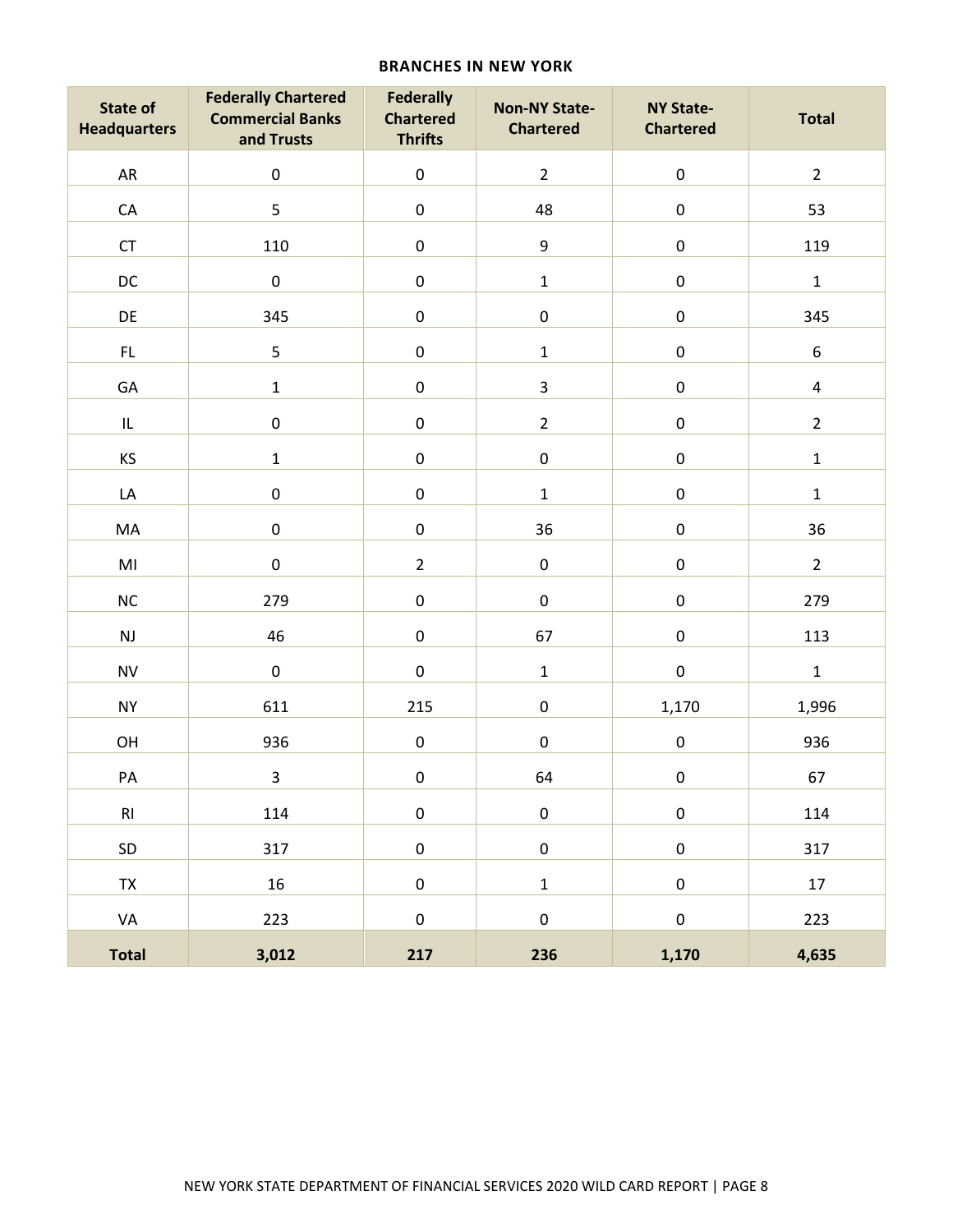<span id="page-10-0"></span>

| <b>State of</b><br><b>Headquarters</b> | <b>Federally Chartered</b><br><b>Commercial Banks and</b><br><b>Trusts</b> | <b>Federally</b><br><b>Chartered</b><br><b>Thrifts</b> | <b>Non-NY State-</b><br><b>Chartered</b> | <b>NY State-</b><br><b>Chartered</b> | <b>Total</b>  |
|----------------------------------------|----------------------------------------------------------------------------|--------------------------------------------------------|------------------------------------------|--------------------------------------|---------------|
| AR                                     | $\pmb{0}$                                                                  | $\pmb{0}$                                              | 363,367                                  | $\pmb{0}$                            | 363,367       |
| ${\sf CA}$                             | 14,576,329                                                                 | $\pmb{0}$                                              | 26,225,328                               | $\pmb{0}$                            | 40,801,657    |
| CT                                     | 6,719,420                                                                  | $\pmb{0}$                                              | 711,390                                  | $\pmb{0}$                            | 7,430,810     |
| DC                                     | $\pmb{0}$                                                                  | $\pmb{0}$                                              | 16,543                                   | $\pmb{0}$                            | 16,543        |
| DE                                     | 63,386,709                                                                 | $\pmb{0}$                                              | $\pmb{0}$                                | $\pmb{0}$                            | 63,386,709    |
| FL.                                    | 9,574,855                                                                  | $\pmb{0}$                                              | 149,764                                  | $\pmb{0}$                            | 9,724,619     |
| GA                                     | $\pmb{0}$                                                                  | $\pmb{0}$                                              | 85,300                                   | $\pmb{0}$                            | 85,300        |
| IL                                     | $\pmb{0}$                                                                  | $\pmb{0}$                                              | 213,002                                  | $\pmb{0}$                            | 213,002       |
| KS                                     | 210                                                                        | $\pmb{0}$                                              | $\pmb{0}$                                | $\pmb{0}$                            | 210           |
| LA                                     | $\pmb{0}$                                                                  | $\pmb{0}$                                              | 319,374                                  | $\pmb{0}$                            | 319,374       |
| MA                                     | $\pmb{0}$                                                                  | $\pmb{0}$                                              | 1,940,452                                | $\pmb{0}$                            | 1,940,452     |
| MI                                     | $\pmb{0}$                                                                  | 46,124                                                 | $\pmb{0}$                                | $\pmb{0}$                            | 46,124        |
| <b>NC</b>                              | 126,325,454                                                                | $\pmb{0}$                                              | $\pmb{0}$                                | $\pmb{0}$                            | 126,325,454   |
| <b>NJ</b>                              | 4,997,487                                                                  | $\pmb{0}$                                              | 4,345,138                                | $\pmb{0}$                            | 9,342,625     |
| <b>NV</b>                              | $\pmb{0}$                                                                  | $\pmb{0}$                                              | 1,550                                    | $\pmb{0}$                            | 1,550         |
| <b>NY</b>                              | 158,142,601                                                                | 14,472,464                                             | 0                                        | 596,999,663                          | 769,614,728   |
| OH                                     | 775,410,757                                                                | $\pmb{0}$                                              | $\pmb{0}$                                | $\pmb{0}$                            | 775,410,757   |
| PA                                     | $\pmb{0}$                                                                  | $\pmb{0}$                                              | 6,410,542                                | $\pmb{0}$                            | 6,410,542     |
| R1                                     | 12,378,000                                                                 | $\pmb{0}$                                              | $\pmb{0}$                                | $\pmb{0}$                            | 12,378,000    |
| SD                                     | 144,281,602                                                                | $\pmb{0}$                                              | $\pmb{0}$                                | $\pmb{0}$                            | 144,281,602   |
| TX                                     | 38,650                                                                     | $\pmb{0}$                                              | 113                                      | $\pmb{0}$                            | 38,763        |
| VA                                     | 173,427,751                                                                | $\pmb{0}$                                              | $\pmb{0}$                                | $\pmb{0}$                            | 173,427,751   |
| <b>Total</b>                           | 1,489,259,825                                                              | 14,518,588                                             | 40,781,863                               | 596,999,663                          | 2,141,559,939 |

#### **DEPOSITS AT BRANCHES IN NEW YORK**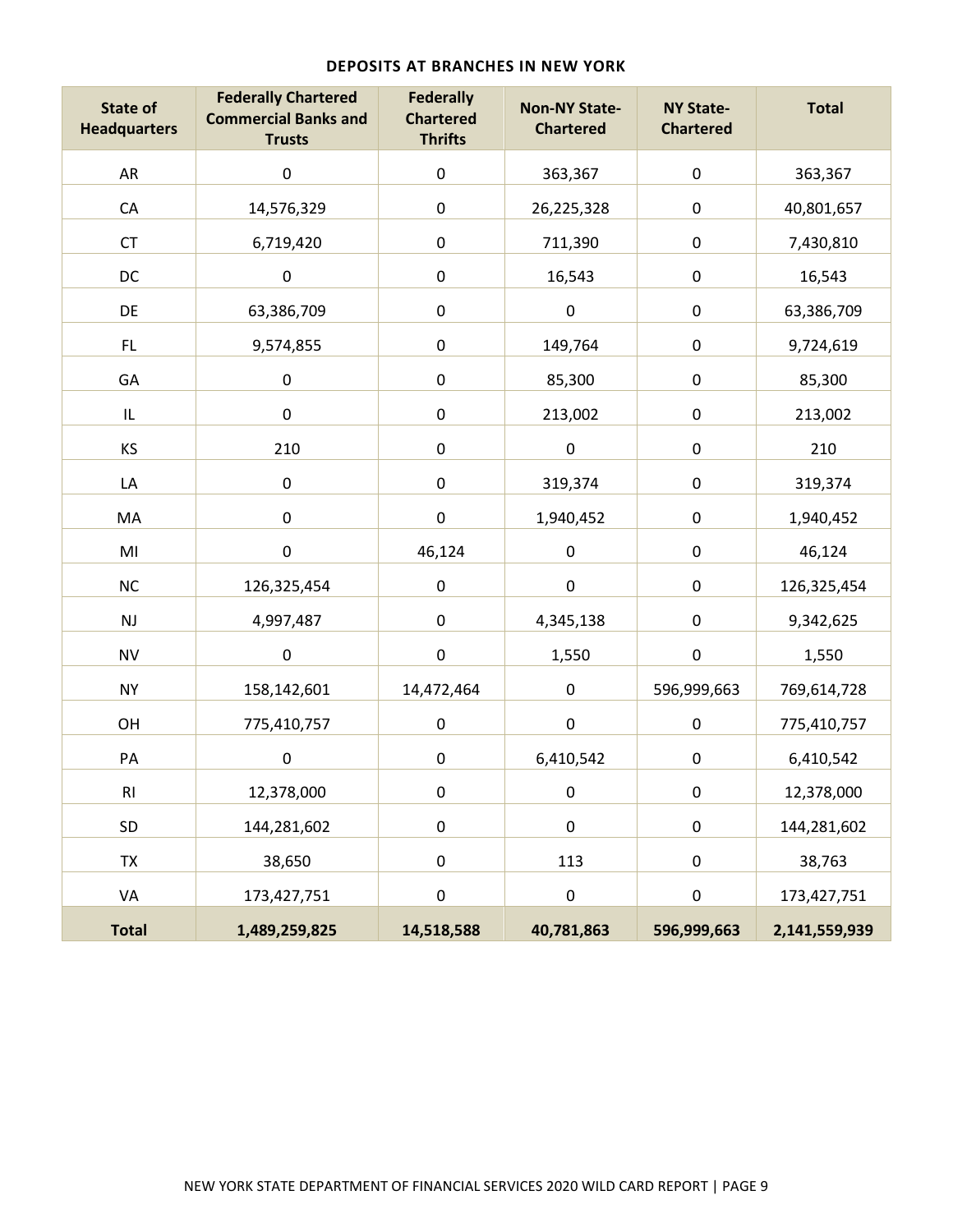

# <span id="page-11-0"></span>**SECTION IV: IMPACT ON INSURANCE ACTIVITIES**

Section 12-a(7)(a) of the Banking Law promotes the important policy of functional regulation of bank insurance sales activities. Banks, trust companies, savings banks, and savings and loan associations exercise such powers subject to regulation by the Department and pursuant to all insurance laws, rules and regulations.

For the calendar year 2020, a total of 24 New York State-chartered banking institutions reported income from insurance activities, two less than in 2019. As indicated in previous Wild Card Reports, the dollar level of income realized from these activities tends to be modest for both large and small institutions, but for certain institutions, it represented a large portion of total non-interest income. The table below provides a summary of insurance income as a percentage of non-interest income for New York state-chartered banking institutions.

| <b>Insurance Income</b><br><b>Share of</b><br><b>Noninterest Income</b> | <b>Total</b>   | <b>Total</b> | Less Than \$1 Billion<br>in Assets |              | <b>Greater Than \$1 Billion</b><br>in Assets |      |
|-------------------------------------------------------------------------|----------------|--------------|------------------------------------|--------------|----------------------------------------------|------|
|                                                                         | 2020           | 2019         | 2020                               | 2019         | 2020                                         | 2019 |
| 0.00%                                                                   | 50             | 56           | 30                                 | 37           | 20                                           | 19   |
| .01% to 5.00%                                                           | 15             | 16           | 5                                  | 10           | 10                                           | 6    |
| 5.01% to 10.00%                                                         | $\overline{2}$ | 3            |                                    | $\mathbf{0}$ | 1                                            | 3    |
| 10.01% to 15.00%                                                        | 3              | 1            | 0                                  | $\mathbf{0}$ | 3                                            | 1    |
| 15.01% to 20.00%                                                        | $\overline{2}$ | 1            | 0                                  | 1            | $\overline{2}$                               | 0    |
| 20.01% to 40.00%                                                        | $\mathbf{1}$   | 4            | 0                                  | $\mathbf{0}$ | 1                                            | 4    |
| 40.01% or more                                                          | 1              |              | 0                                  | 0            |                                              |      |

#### **Number of State-Chartered Banks**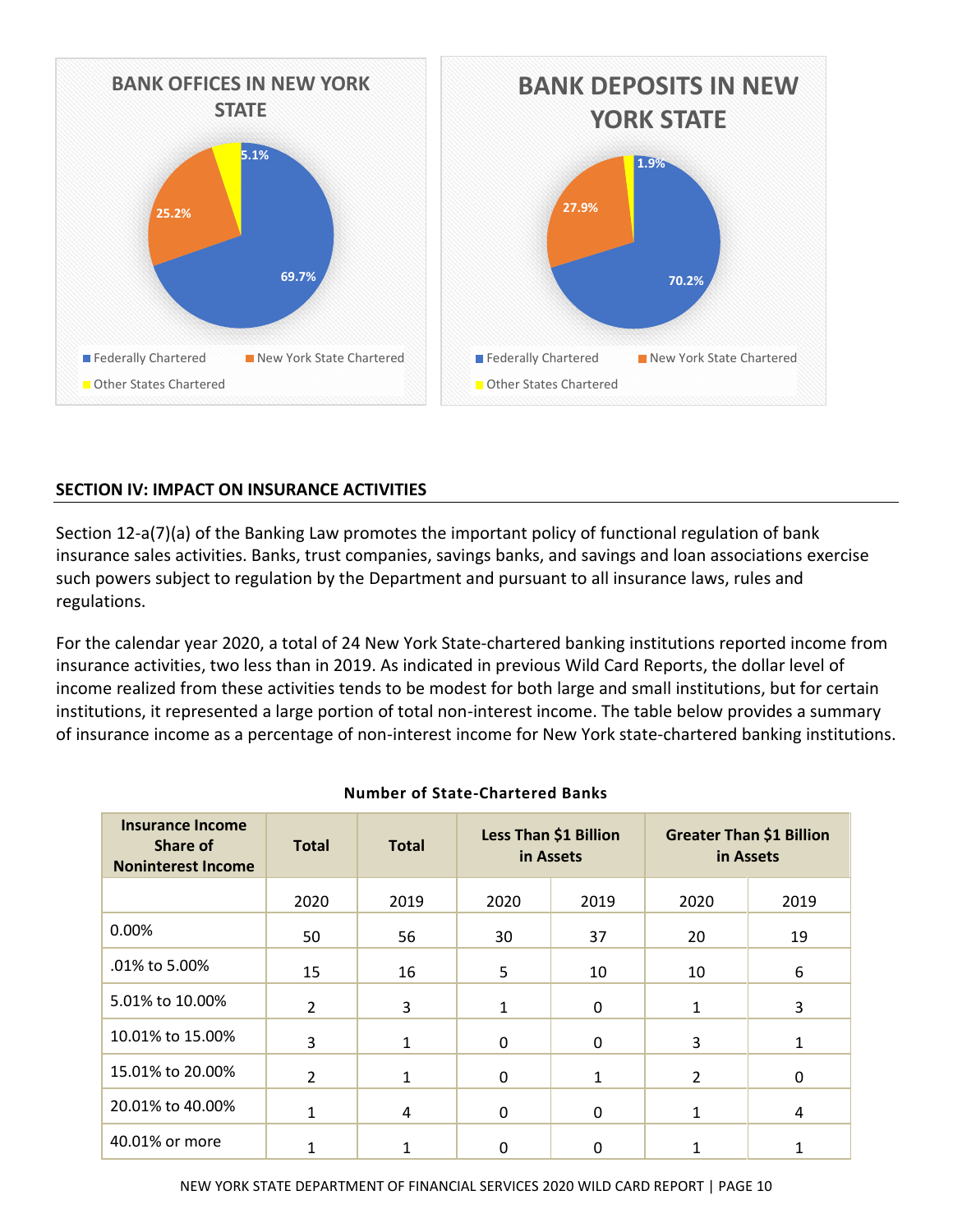| N/A                                                                                                                                                                                      |    |    |    |    |    |    |
|------------------------------------------------------------------------------------------------------------------------------------------------------------------------------------------|----|----|----|----|----|----|
| Total                                                                                                                                                                                    | 77 | 84 | 39 | 50 | 38 | 34 |
| Limited Purpose Trust Companies, Foreign Branches (with FDIC), Foreign Branches (not with FDIC),<br>Foreign Agencies, Private Bankers and Credit Unions do not report insurance revenue. |    |    |    |    |    |    |

| <b>Insurance Income Share</b><br>of Noninterest Income | <b>Total</b> |         |              | Less Than US \$1<br><b>Billion in Assets</b> | <b>Greater Than US</b><br>\$1 Billion in<br><b>Assets</b> |         |
|--------------------------------------------------------|--------------|---------|--------------|----------------------------------------------|-----------------------------------------------------------|---------|
|                                                        | 2020         | 2019    | 2020         | 2019                                         | 2020                                                      | 2019    |
| 0.00%                                                  | 0            | 0       | $\Omega$     | 0                                            | $\Omega$                                                  | 0       |
| .01% to 5.00%                                          | 78,199       | 76,628  | 73           | 339                                          | 78,126                                                    | 76,289  |
| 5.01% to 10.00%                                        | 2,456        | 7,204   | 301          | 0                                            | 2,155                                                     | 7,204   |
| 10.01% to 15.00%                                       | 5,403        | 3,259   | 0            | 0                                            | 5,403                                                     | 3,259   |
| 15.01% to 20.00%                                       | 4,340        | 2,967   | $\mathbf{0}$ | 2,967                                        | 4,340                                                     | 0       |
| 20.01% to 40.00%                                       | 4,263        | 9,927   | $\mathbf{0}$ | 0                                            | 4,263                                                     | 9,927   |
| 40.01% or more                                         | 15,551       | 14,800  | 0            | 0                                            | 15,551                                                    | 14,800  |
| N/A                                                    | 0            | 0       | 0            | 0                                            | 0                                                         | 0       |
| <b>Total Reporting</b><br><b>Institutions</b>          | 110,212      | 114,785 | 374          | 3,306                                        | 109,838                                                   | 111,479 |

# **Total Insurance Income for Each Percent Range**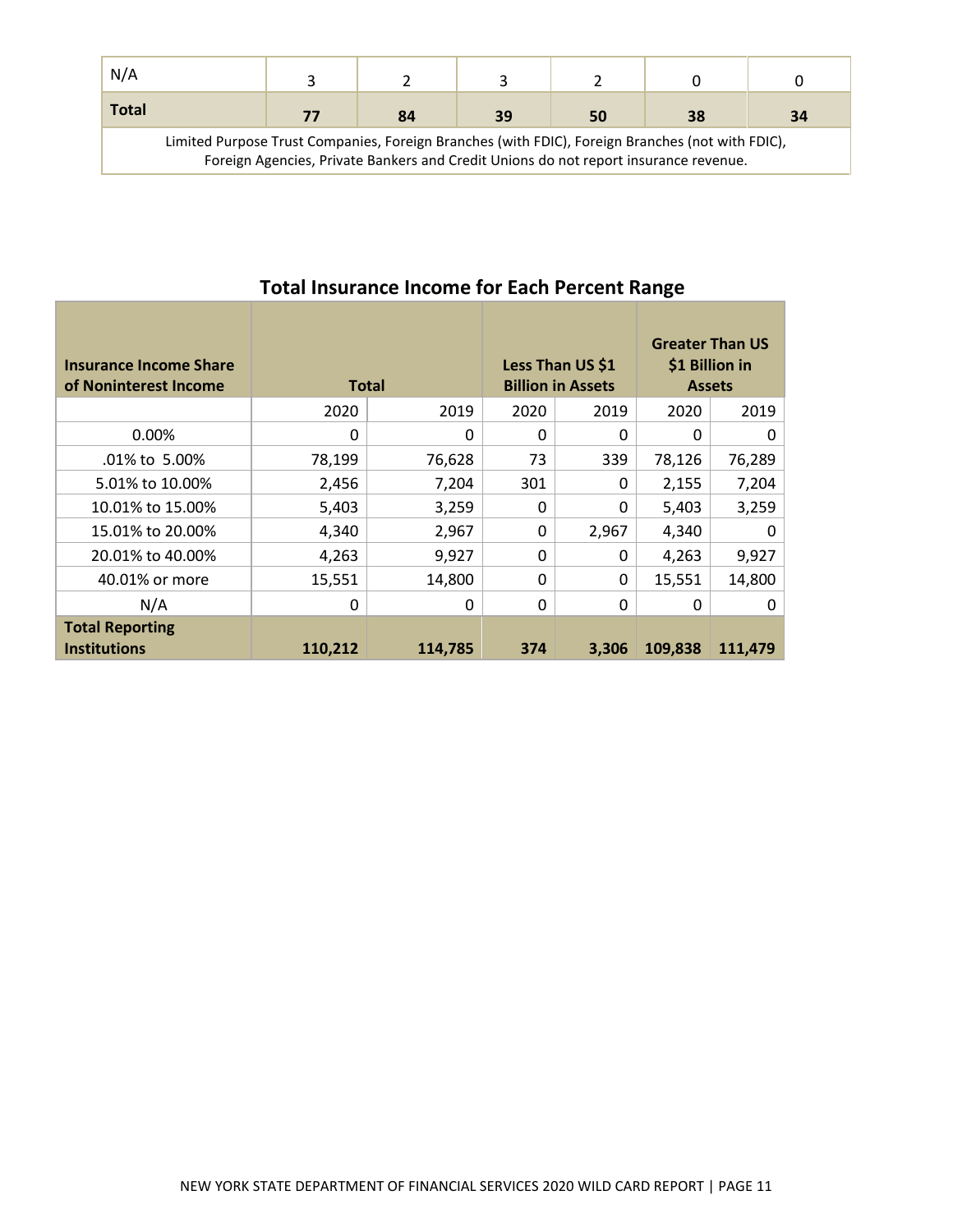#### **SAVINGS BANKS**

<span id="page-13-1"></span><span id="page-13-0"></span>

| <b>Apple Bank for Savings</b>     |
|-----------------------------------|
|                                   |
| <b>Cross County Savings Bank</b>  |
| <b>Elmira Savings Bank</b>        |
| <b>Emigrant Bank</b>              |
| <b>First Central Savings Bank</b> |
| <b>Fulton Savings Bank</b>        |
| New York Community Bank           |
| <b>NorthEast Community Bank</b>   |
| Pioneer Bank                      |
| <b>Rhinebeck Bank</b>             |
| Ridgewood Savings Bank            |
| <b>Rondout Savings Bank</b>       |
| Sawyer Savings Bank               |
| The North Country Savings Bank    |
| <b>Ulster Savings Bank</b>        |
| Watertown Savings Bank            |
| Total: 16                         |

#### **SAVINGS & LOAN ASSOCIATIONS**

<span id="page-13-2"></span>

| Gouverneur Savings and Loan Association |  |
|-----------------------------------------|--|
| Total: 1                                |  |

#### <span id="page-13-3"></span>**COMMERCIAL BANKS, TRUST COMPANIES AND PRIVATE BANKERS**

| Adirondack Bank                              |
|----------------------------------------------|
| Alden State Bank                             |
| Alma Bank                                    |
| <b>Alpine Capital Bank</b>                   |
| Amalgamated Bank                             |
| Amerasia Bank                                |
| <b>American Community Bank</b>               |
| American Stock Transfer & Trust Company, LLC |
| <b>Bakkt Trust Company LLC</b>               |
| Bank Leumi USA                               |
| <b>Bank of Cattaraugus</b>                   |
| <b>Bank of Holland</b>                       |
| <b>Bank of Millbrook</b>                     |
| <b>Bank of Richmondville</b>                 |
| <b>Bank of Utica</b>                         |
| <b>BNB Bank</b>                              |
| Brown Brothers Harriman & Co.                |
| Catskill Hudson Bank                         |
| <b>Cattaraugus County Bank</b>               |
| <b>Chemung Canal Trust Company</b>           |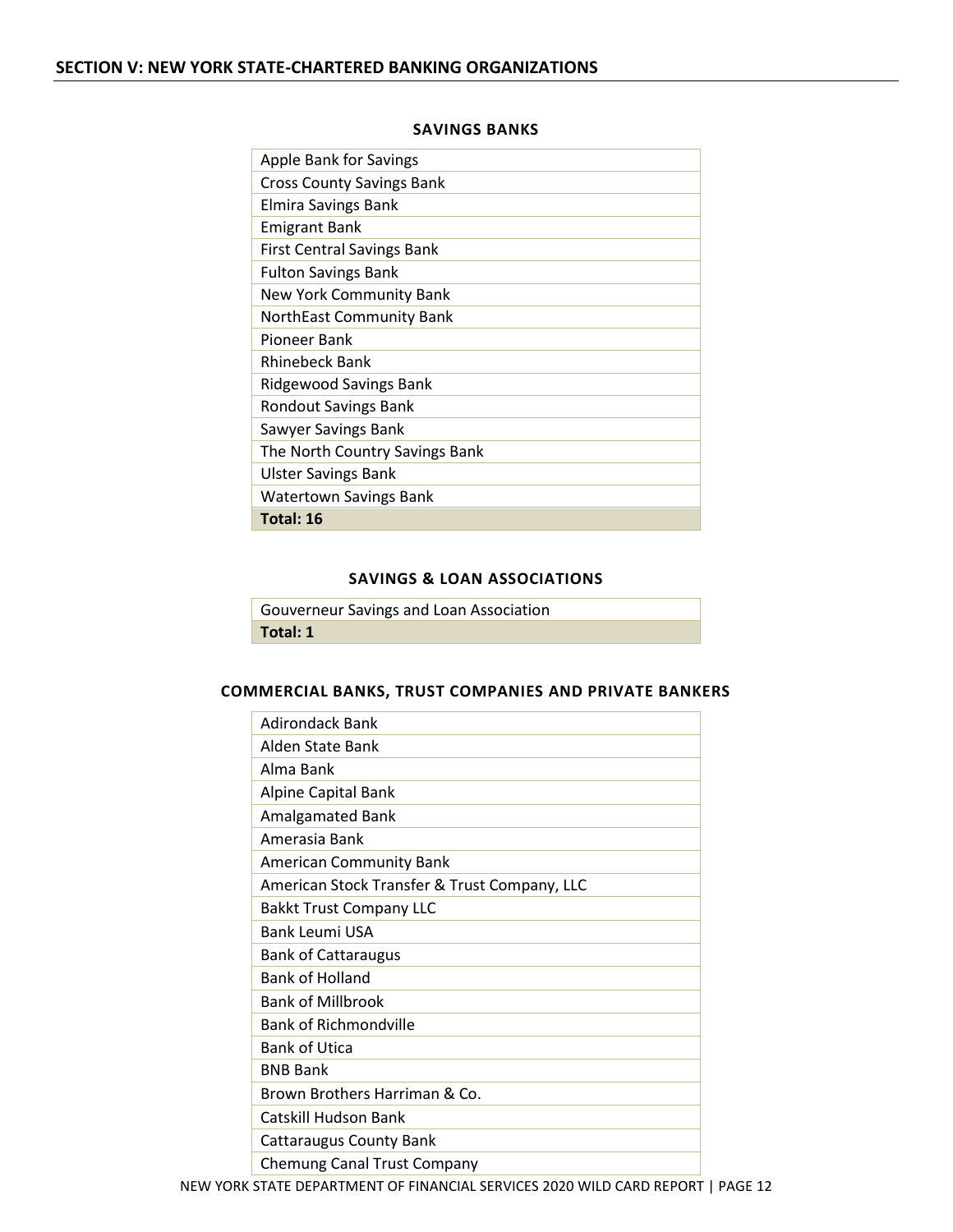| <b>Citizens Bank of Cape Vincent</b>               |
|----------------------------------------------------|
| Coinbase Custody Trust Company, LLC                |
| Continental Stock Transfer & Trust Company         |
| Depository Trust Company, The                      |
| Deutsche Bank Trust Company Americas               |
| Dime Community Bank                                |
| <b>Emigrant Mercantile Bank</b>                    |
| <b>Empire State Bank</b>                           |
| <b>Equiniti Trust Company</b>                      |
| <b>ESL Trust Services LLC</b>                      |
| <b>Fidelity Digital Asset Services, LLC</b>        |
| <b>Fiduciary Trust Company International</b>       |
| <b>Five Star Bank</b>                              |
| <b>Flushing Bank</b>                               |
| Gemini Trust Company, LLC                          |
| <b>Generations Commercial Bank</b>                 |
| Genesee Regional Bank                              |
| <b>Global Bank</b>                                 |
| Goldman Sachs Bank USA                             |
| <b>Greene County Commercial Bank</b>               |
| <b>Habib American Bank</b>                         |
| <b>Hanover Community Bank</b>                      |
| Interaudi Bank                                     |
| <b>Israel Discount Bank of New York</b>            |
|                                                    |
| <b>Jeff Bank</b>                                   |
|                                                    |
| Mahopac Bank                                       |
| Manufacturers and Traders Trust Company (MET Bank) |
| Metropolitan Commercial Bank                       |
| Mizuho Bank (USA)                                  |
| NY Digital Trust Company LLC                       |
| New York Life Trust Company<br><b>NewBank</b>      |
|                                                    |
| Orange Bank & Trust Company                        |
| Pathfinder Bank                                    |
| Paxos Trust Company, LLC                           |
| <b>PCSB Bank</b>                                   |
| <b>Piermont Bank</b>                               |
| <b>Pioneer Commercial Bank</b>                     |
| Savoy Bank                                         |
| Shinhan Bank America                               |
| Signature Bank                                     |
| Solvay Bank                                        |
| <b>Spring Bank</b>                                 |
| The Adirondack Trust Company                       |
| The Bank of Castile                                |
| The Bank of New York Mellon                        |
| The Berkshire Bank<br>The Westchester Bank         |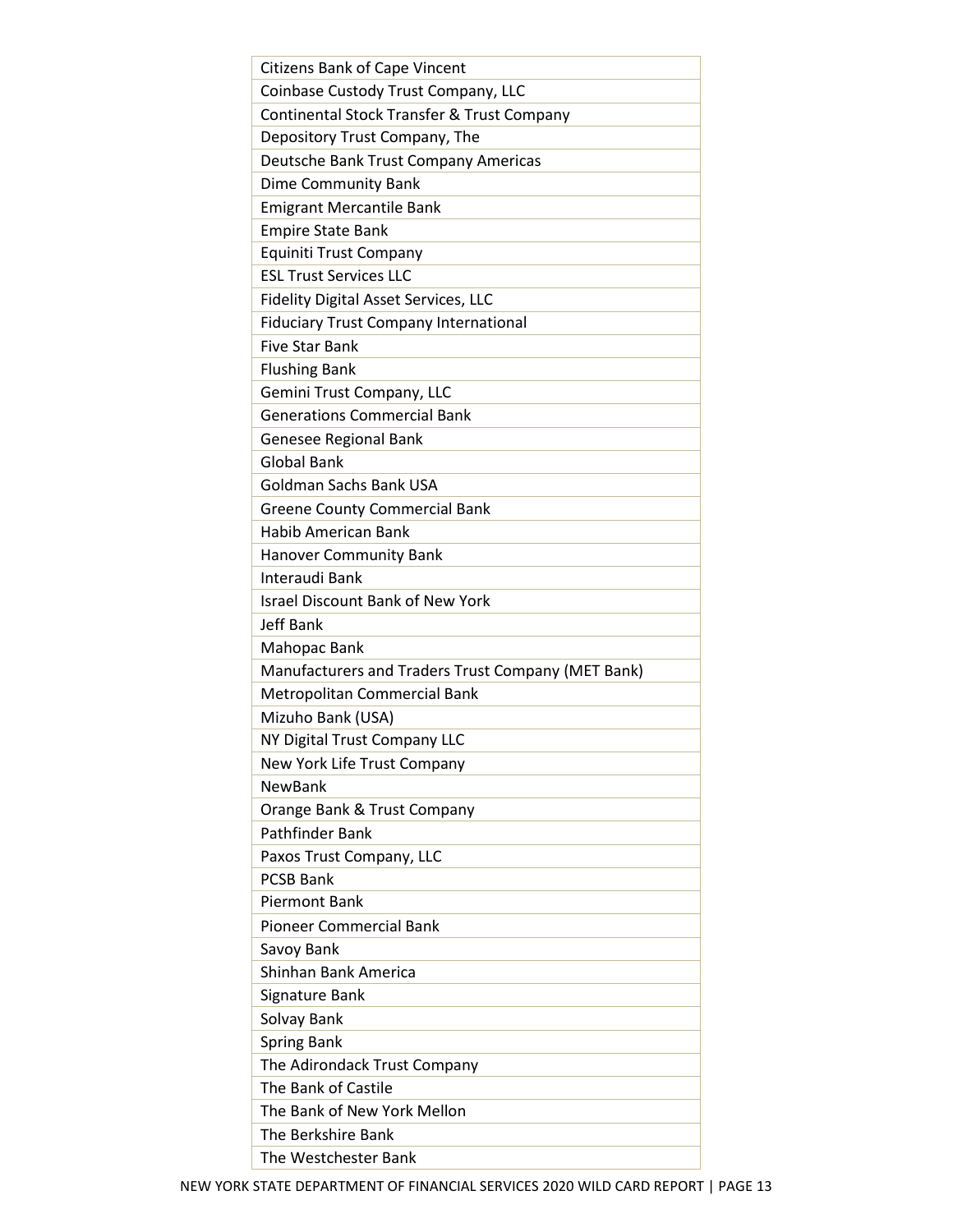| Tioga State Bank              |
|-------------------------------|
| <b>Tompkins Trust Company</b> |
| United Orient Bank            |
| Woori America Bank            |
| <b>WSB Municipal Bank</b>     |
| Total: 73                     |

#### **CREDIT UNIONS**

<span id="page-15-0"></span>

| <b>AmeriCU Credit Union</b>                                     |
|-----------------------------------------------------------------|
| Branch 6000 NALC Credit Union                                   |
| <b>Buffalo Service Credit Union</b>                             |
| <b>CFCU Community Credit Union</b>                              |
| Directors Choice Credit Union                                   |
| <b>Empire Branch 36 National Association of Letter Carriers</b> |
| Credit Union                                                    |
| Erie County Employees Credit Union                              |
| Heritage Financial Credit Union                                 |
| Hudson River Community Credit Union                             |
| Hudson Valley Credit Union                                      |
| <b>Municipal Credit Union</b>                                   |
| Newspaper Employees Credit Union                                |
| Niagara Frontier Federal Municipal Employees Credit Union       |
| Northern Credit Union                                           |
| Norton-Troy Employees Credit Union                              |
| Sunmark Credit Union                                            |
| Yonkers Postal Employees Credit Union                           |
| Total: 17                                                       |

### **FOREIGN BANK BRANCHES**

<span id="page-15-1"></span>

| Agricultural Bank of China Limited            |
|-----------------------------------------------|
| Allied Irish Banks, p.l.c.                    |
| Banco Bilbao Vizcaya Argentaria, S.A.         |
| Banco de La Nacion Argentina                  |
| Banco Del Estado de Chile                     |
| Banco do Brasil, S.A.                         |
| Banco Popular de Puerto Rico                  |
| Banco Santander, S.A.                         |
| Bank Hapoalim B.M. [Insured Branch]           |
| Bank Hapoalim B.M. [Uninsured Branch - Plaza] |
| <b>Bank of Baroda</b>                         |
| Bank of India                                 |
| <b>Bank of Montreal</b>                       |
| <b>Bank of Taiwan</b>                         |
| Barclays Bank PLC                             |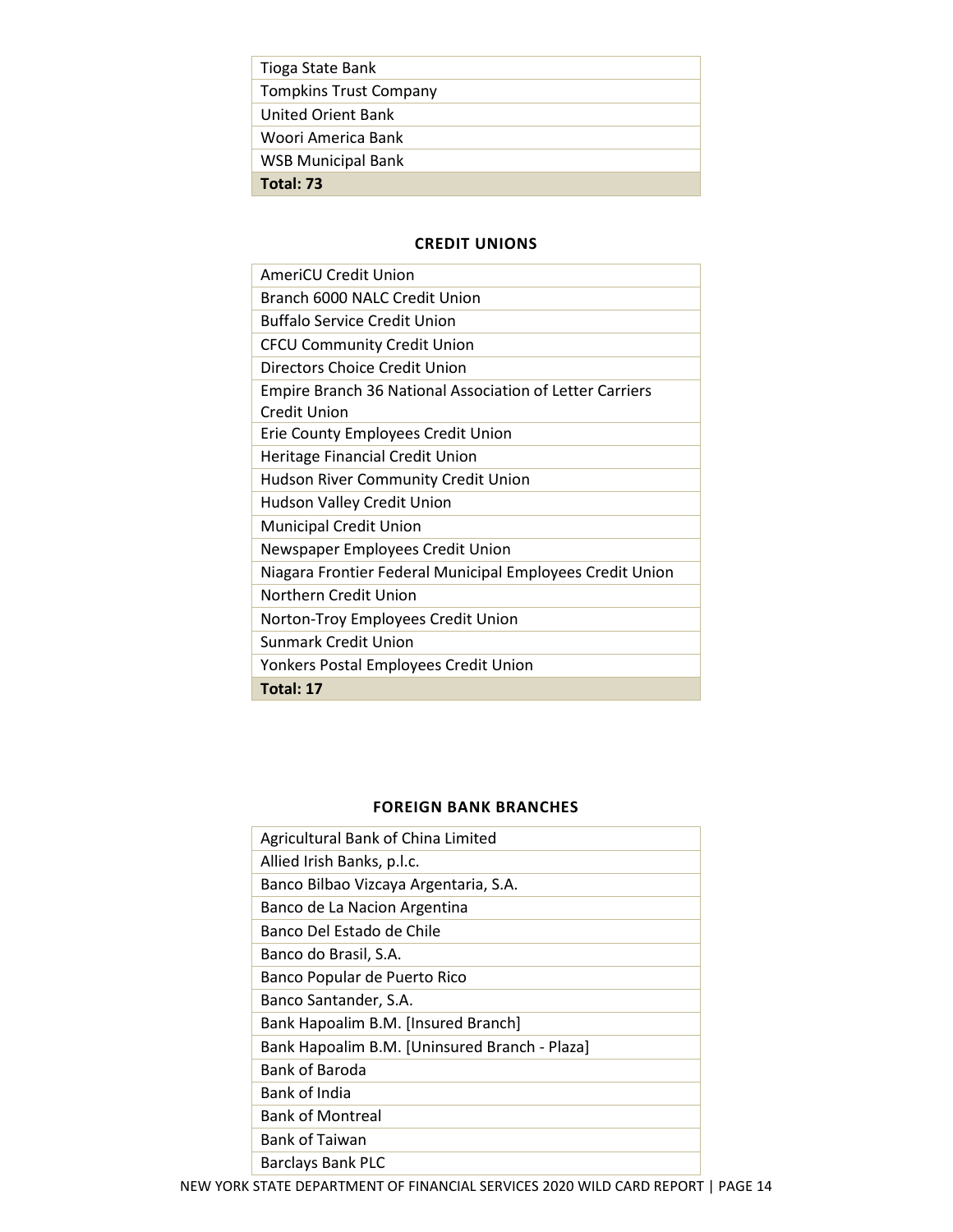| <b>BNP Paribas</b>                              |
|-------------------------------------------------|
| <b>BNP Paribas Fortis</b>                       |
| Canadian Imperial Bank of Commerce              |
| Canara Bank                                     |
| Chang Hwa Commercial Bank, Ltd.                 |
| Chiba Bank, Ltd., The                           |
| China Construction Bank Corporation             |
| China Merchants Bank Co., Ltd                   |
| Commerzbank Aktiengesellschaft                  |
| Cooperatieve Rabobank U.A.                      |
| Credit Agricole Corporate and Investment Bank   |
| Credit Industriel et Commercial                 |
| Credit Suisse AG                                |
| <b>CTBC Bank Co Ltd</b>                         |
| Deutsche Bank AG                                |
| Dexia Credit Local                              |
| <b>DNB Bank ASA</b>                             |
| DZ Bank AG Deutsche Zentral-Genossenschaftsbank |
| First Commercial Bank, Ltd.                     |
| Gunma Bank, Ltd., The                           |
| Industrial and Commercial Bank of China Limited |
| <b>Industrial Bank of Korea</b>                 |
| Intesa Sanpaolo S.p.A.                          |
| <b>KBC Bank N.V.</b>                            |
| <b>Kookmin Bank</b>                             |
| Korea Development Bank, The                     |
| Land Bank of Taiwan Co., Ltd                    |
| Landesbank Baden - Wurttemberg                  |
| Landesbank Hessen - Thuringen Girozentrale      |
| Lloyds Bank Corporate Markets plc               |
| Malayan Banking Berhad                          |
| Mashregbank psc                                 |
| Mega International Commercial Bank Co., Ltd.    |
| Mizuho Bank, Ltd.,                              |
| National Bank of Canada                         |
| National Bank of Egypt                          |
| National Bank of Pakistan                       |
| NongHyup Bank                                   |
| Norddeutsche Landesbank Girozentrale            |
| Nordea Bank Abp                                 |
| Norinchukin Bank, The                           |
| <b>Philippine National Bank</b>                 |
| Portigon AG                                     |
| Shinhan Bank                                    |
| Shizuoka Bank, Ltd., The                        |
| Skandinaviska Enskilda Banken                   |
| Societe Generale                                |
| <b>Standard Chartered Bank</b>                  |
|                                                 |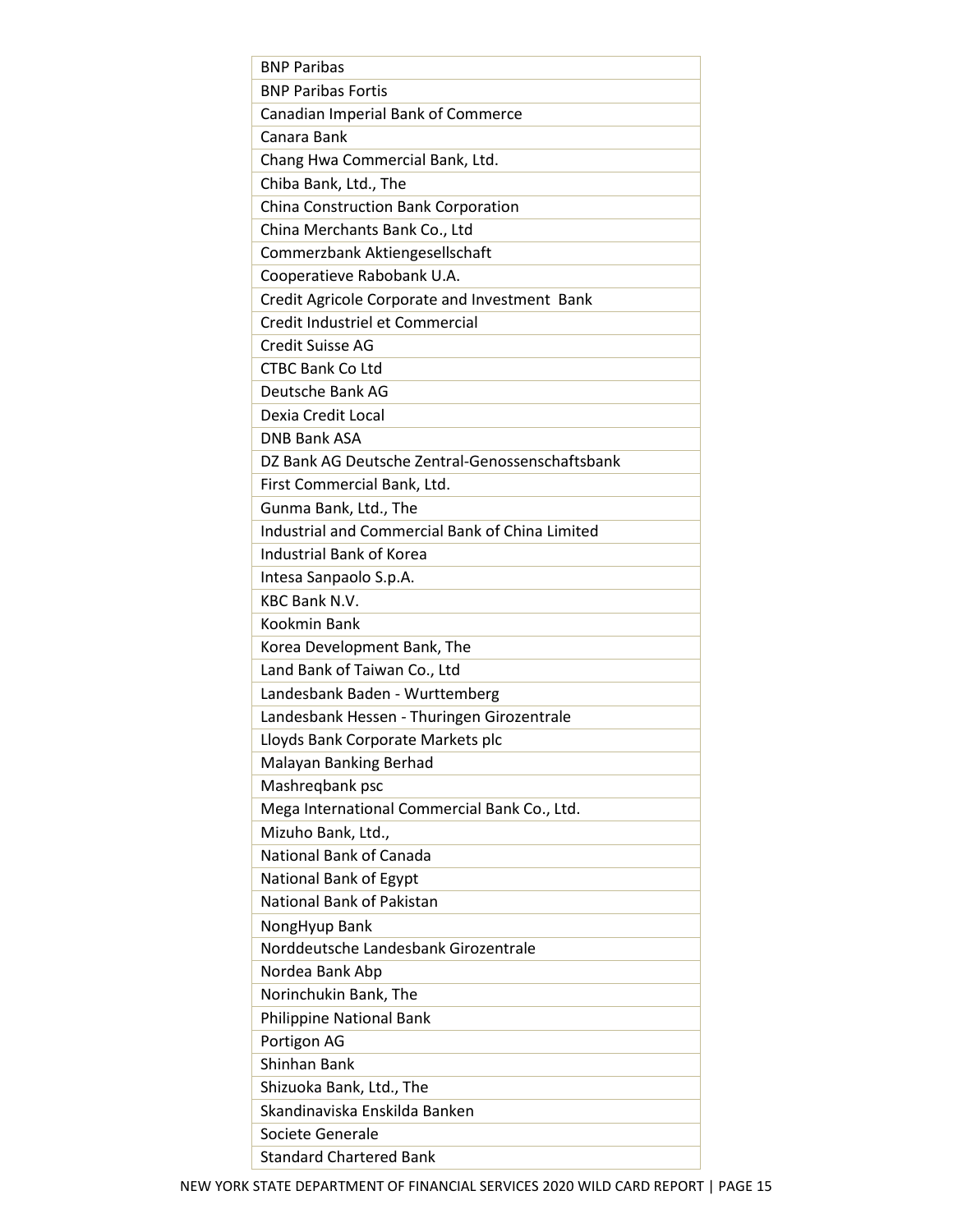| Total: 74                           |
|-------------------------------------|
| UniCredit S.p.A.                    |
| UniCredit Bank AG                   |
| Turkiye Vakiflar Bankasi T.A.O.     |
| The Shoko Chukin Bank, Ltd.         |
| Taiwan Cooperative Bank, Ltd.       |
| Taiwan Business Bank, Ltd.          |
| Swedbank AB                         |
| Svenska Handelsbanken AB            |
| Sumitomo Mitsui Trust Bank Limited  |
| Sumitomo Mitsui Banking Corporation |
| State Bank of India                 |
|                                     |

#### **FOREIGN AGENCIES**

<span id="page-17-0"></span>

| Banco de Bogota                                  |
|--------------------------------------------------|
| Banco Latinoamericano de Comercio Exterior, S.A. |
| Bank of Nova Scotia, The                         |
| Hua Nan Commercial Bank, Ltd.                    |
| <b>KEB Hana Bank</b>                             |
| Oversea-Chinese Banking Corporation Limited      |
| P.T. Bank Negara Indonesia (Persero) Tbk         |
| P.T. Bank Rakyat Indonesia (Persero)             |
| United Overseas Bank Limited                     |
| Woori Bank                                       |
| Total: 10                                        |

# <span id="page-17-1"></span>**SECTION VI: WILD CARD AUTHORIZATIONS APPROVED IN 2020**

Two Wild Card authorizations were adopted in 2020, as follows:

• **Order Permits New York State Chartered Credit Unions to purchase and sell loans and participations to the same extent as federally chartered credit unions:**

This order permits a New York State-chartered credit union to purchase loans, in whole or in part from:

1). a liquidating credit union, if such loans are to individual members of that liquidating credit union; or

2). any source, if such loans are of the following types and are purchased to facilitate the packaging of a pool to be sold or pledged on the secondary market by the purchasing credit union:

a). student loans, as defined in Section 701.23(a)(2) of the NCUA regulations, provided that the purchasing credit union is granting student loans on an ongoing basis; or

b). real estate-secured loans, provided that the purchasing credit union is granting on an ongoing basis real estate-secured loans pursuant to Section 701.21 of the regulations of the NCUA, and provided further such purchase will facilitate the purchasing credit union's

NEW YORK STATE DEPARTMENT OF FINANCIAL SERVICES 2020 WILD CARD REPORT | PAGE 16